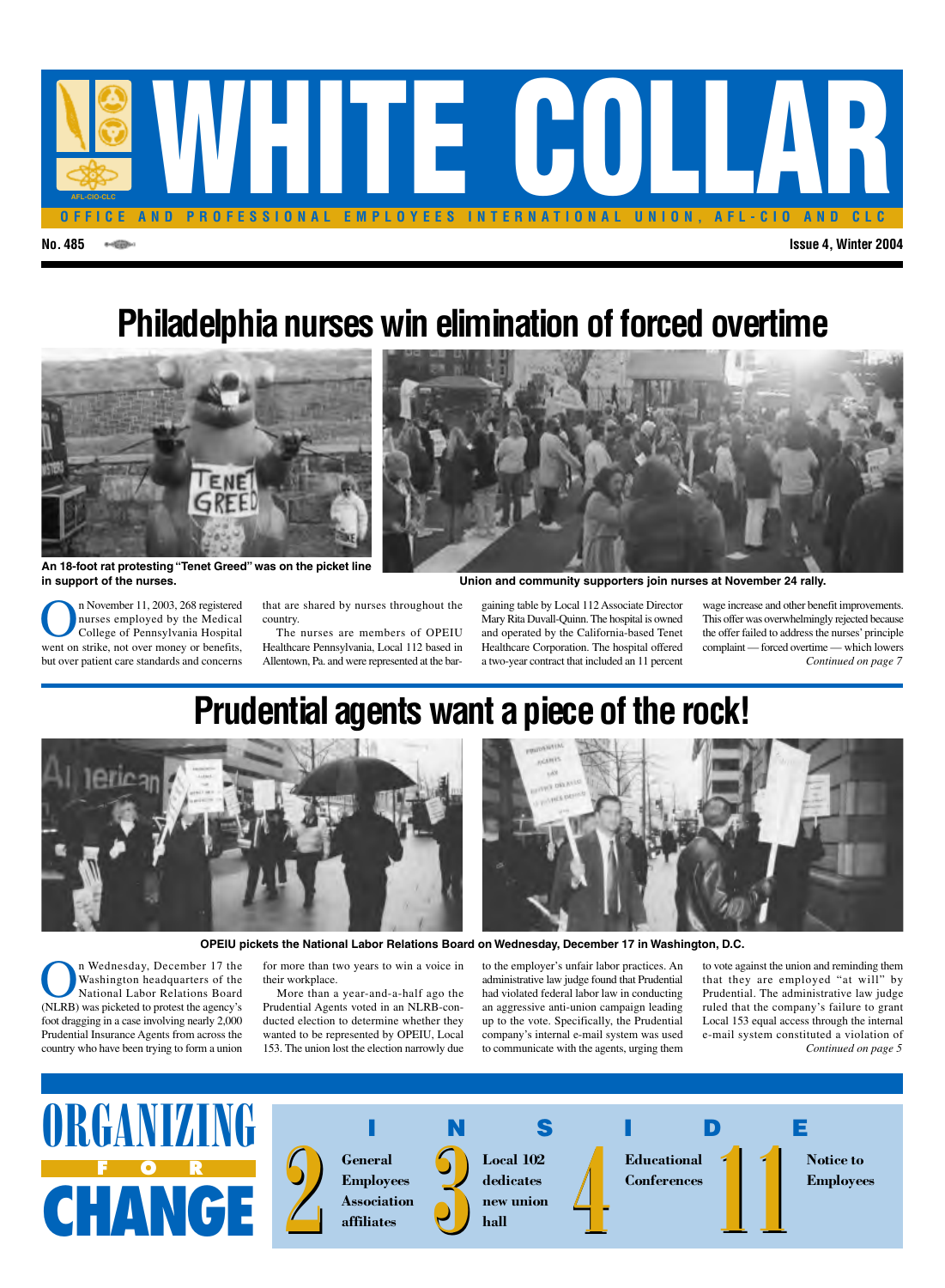## **Local100 joins fight to stop FTAA**

**Members of the Government Super-**<br>
Visors Association of Florida,<br>
GSAF/OPEIU Local 100, joined<br>
tens of thousands of workers for four days visors Association of Florida, GSAF/OPEIU Local 100, joined tens of thousands of workers for four days of rousing, energized "Stop FTAA" events in Miami, Florida. The demonstration was held to protest the November 18-21 closeddoor meetings of trade ministers discussing the next steps in creating the Free Trade Area of the Americas (FTAA), a hemisphere-wide trade deal that will create massive job loss and environmental damage in the U.S.

FTAA negotiations, which have been going on for several years, are scheduled to finish in 2005, when the agreement would come to a vote in each country. The U.S. Congress would vote on the FTAA under fast-track rules, meaning that it would not have a chance to amend the agreement, but could only vote it up or down.

According to the AFL-CIO, "if approved, the FTAA would eliminate tariffs from 34 countries with a population of more than 800 million and accelerate the staggering job loss and environmental damage experienced under 10 years of NAFTA, the North American Free Trade Agreement.

The event culminated in a march of 20,000 workers against FTAA on November 20 and included educational workshops, a People's Gala and Global Workers Forum, where eight workers from North, Central and South America described the impact of bad trade deals on their lives.

The event was marred by mismanagement by police officials in Miami, leading to "numerous instances of obstruction, intimidation, harassment and repressive tactics



**OPEIU Local 100 President Richard Ellis, Teamsters Local 769 member Elsa Lopez, South Florida AFL-CIO President Fred Frost and OPEIU Local 100 First Vice President Greg Blackman at the FTAA protest.**

#### *General Employees Association affiliates with OPEIU*

The General Employees Association (GEA) has overwhelmingly voted to affiliate with OPEIU, creating OPEIU Local 115 in Ormond Beach, Florida. Ballots were mailed to 74 eligible employees, 37 returned with aYES vote and 1 NO te. On November 19, 2003 the Executive Board met and affirmed the Affiliation Agreement. The GEA unit consists of a mixture of blue and white collar workers,

including clerical workers and those who repair city roads and bridges. "The General Employees Association was independent for more than 10 years, and recently started thinking about how to improve representation for their members," said

Ed Darcy, Sr., OPEIU Florida Regional Director. "They decided that affiliation with a larger organization would provide needed power at the bargaining table, so they interviewed four different international unions and chose OPEIU."

Upon completion of the affiliation process, Bill Heric retired as president and Darcy assumed the position of Interim President. An election will be held later this year.

against peaceful protestors," according to union officials testifying at a public hearing held in December. The AFL-CIO has called upon the U.S. Attorney General John Ashcroft and Florida Governor Jeb Bush to launch an independent investigation, as well as demanded the resignation of Miami Police

Chief John Timoney. Several unions have also called for a congressional investigation into the police mismanagement.

GSAF/OPEIU Local 100 represents more than 4,000 publicly employed supervisors and professionals in Broward County, Dade County and Miami Beach.



**Ellis and Local 100 Board Member Arnie Klein.**



**Heavy police presence on hand. Labor officials are calling for an investigation into police mismanagement at the protest.**

#### Union Plus<sup>®</sup> Goodyear Sevice Discounts

### **Support Union Workers and Save**



Save money on tires, repairs, oil, lube and filter service. Plus, you can support United Steelworkers of America members who make many Goodyear Tires.

For more information visit: www.unionplus.org/goodyear

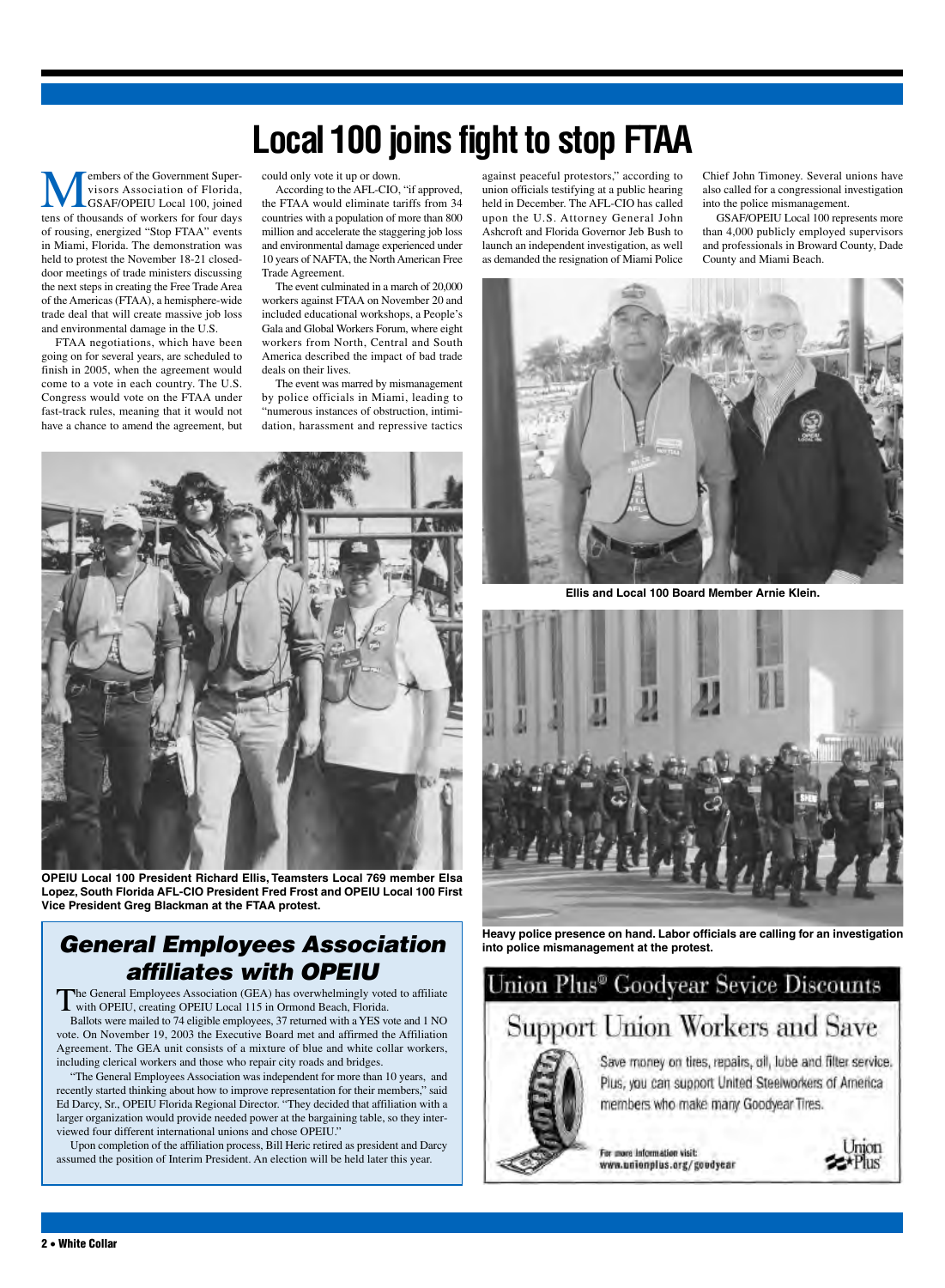### Local 102 dedicates new union hall



**(Left photo) Hundreds of union members and guests gather to celebrate the opening of the new Local 102 union hall in Daleville, Alabama. Local 102 represents more than 300 helicopter pilots who train army pilots at Ft. Rucker, Georgia. Pictured in left photo are OPEIU Director of Organization and Field Services Kevin Kistler, International President Michael Goodwin and International Representative Paul Bohelski. (Right photo) Steve Rush, Local 102 President, chairs the first union meeting held at the new hall.**

## **NAFTA in Galesburg: free trade at the expense of working families**

**Contributions can be**

**made to:**

**OPEIU, Local 444**

**Emergency Fund**

**c/o Monte Voss, President**

**1706 282nd Ave.**

**Galesburg, IL 61401**

hile free trade has expanded between the United States and Mexico for decades, the enactment of the North American Free Trade Agreement (NAFTA) on January 1, 1994, ushered in an era of change and uncertainty. Although NAFTA promised progress, and many pledged that it would raise the living standards for working families, the reality is that it made it more attractive for United States manufacturers to find cheaper labor abroad, and thousands of American workers are losing their jobs. This is precisely what happened when the nation's third largest appliance manufacturer, Maytag, decided to move their refrigerator manufacturing plant to Mexico.

What is the effect of NAFTA? Look no further than the town of Galesburg, Illinois, formerly the site of a large Maytag refrigerator manufacturing plant where 100 OPEIU members were employed. On October 11, 2001, Maytag announced it would start winding down production at the Galesburg plant in late 2003 in favor of a plant in Reynosa, Mexico. Pink slips were sent out on September 26, 2002 for 380 employees, leaving 1,200 still working at the plant, which is slated for closure in 2004. Only three years ago, however, Maytag employed 2,400 in Galesburg. While Maytag made the move to try to become more "competitively viable" the people of Galesburg are faced with unemployment and hardship.

Reynosa is a town 1,200 miles south of Galesburg, but lies right across the border with Texas. One of several towns along the border with the United States, Reynosa was one of the first maquiladoras. Maquiladoras are assembly plant towns that were created by a 1965 Mexican government program that sought to improve the depressed economies of northern Mexico. The maquiladora assembly plants are used mainly to finish imported components and raw goods from the United States, and then ship them back to the United States. Zenith became the first large United States corporation to establish maquiladora operations in Reynosa, and now employs more than

20,000 workers in several maquiladora plants in northern Mexico. Right now, Reynosa employs about 200 people at its two Maytag plants, but expects to hire another 700 for all three of its Maytag plants.

The people of Reynosa, however, are not guaranteed a better way of life because of the maquiladoras. There are about 150 manufacturing plants

that account for 70,000 jobs in Reynosa, but the influx of these plants has also brought huge contrasts. On one hand, there are the clean new plants that bring employment and increased economic potential. But, on the other, there are shantytowns, poverty, and huge infrastructure concerns such as electrical, water, medical, sewage and transportation needs that struggle to keep up with the influx of poorer immigrants from southern Mexico.

Adding to the difficulties faced by workers in Reynosa is the weakness of Mexican union representation. The Confederacion de Trabajadores de Mexico (CTM) represents the

majority of workers in Reynosa's maquiladoras. Often the subject of criticism from United States unions, CTM seems to protect the status quo and large corporations rather than advocate for its workers, since the union jobs it desires are available in large part because of the cheaper wages that can be paid. Blacklisting and pre-

> venting the right to organize freely are common, and smaller unions struggle to compete with the CTM.

Yet, in an irony produced by the global economy, Reynosa itself may lose out on jobs to a cheaper paying competitor. While Reynosa pays about \$6.50 per day, the same jobs in China pay only about \$2 a day. In fact, Mexico has lost hundreds of thousands of maquiladora jobs to

China because of lessened United States demand and the prospect of cheaper employees in China. The best hope for the maquiladoras, however, is that United States companies will want to avoid shipping costs associated with having plants in Asia, which bodes well for manufacturers of large and bulky items such as Maytag refrigerators.

But, what is the best hope for the manufacturing towns in the United States like Galesburg that have lost the large manufacturing companies that previously provided thousands of jobs? Downsizing drastically affects the local economies, and other busi-

nesses suffer as unemployment lowers the spending power of the entire community. Property values suffer. Tax bases shrink, school populations dwindle, and as a consequence of federal funding formulas, school funding suffers. Even more apparent, though, the loss of a steady employer for decades also rips at the social fabric of the community, whose families now face uncertainty, and for many, the arduous tasks of either looking for work, moving, or going back to school. Yet, there is some hope, as the Illinois Employment & Training Center is available for anyone in Galesburg who is either underemployed or unemployed. This center provides unemployment insurance, employment services, job training, counseling, tuition benefits, and workshops to illustrate all the services offered.

While United States unions have fought and won long battles to improve the lives of those employed in manufacturing jobs, large corporations focused on the bottom line will only continue to be seduced by the siren calls of cheaper labor in Mexico and China as a result of NAFTA. Regrettably, Galesburg is not the only United States example, and if shipping prices lower, Reynosa itself may soon become the next Galesburg. Despite their best intentions, proponents of NAFTA clearly did not envision that the greatest job growth sectors stemming from the enactment of the free trade agreement would be manufacturing jobs in Mexican maquiladoras, Chinese factories, and Illinois unemployment training centers. Until Mexico and China are required to raise their labor standards, it appears likely that the current race to the bottom will continue.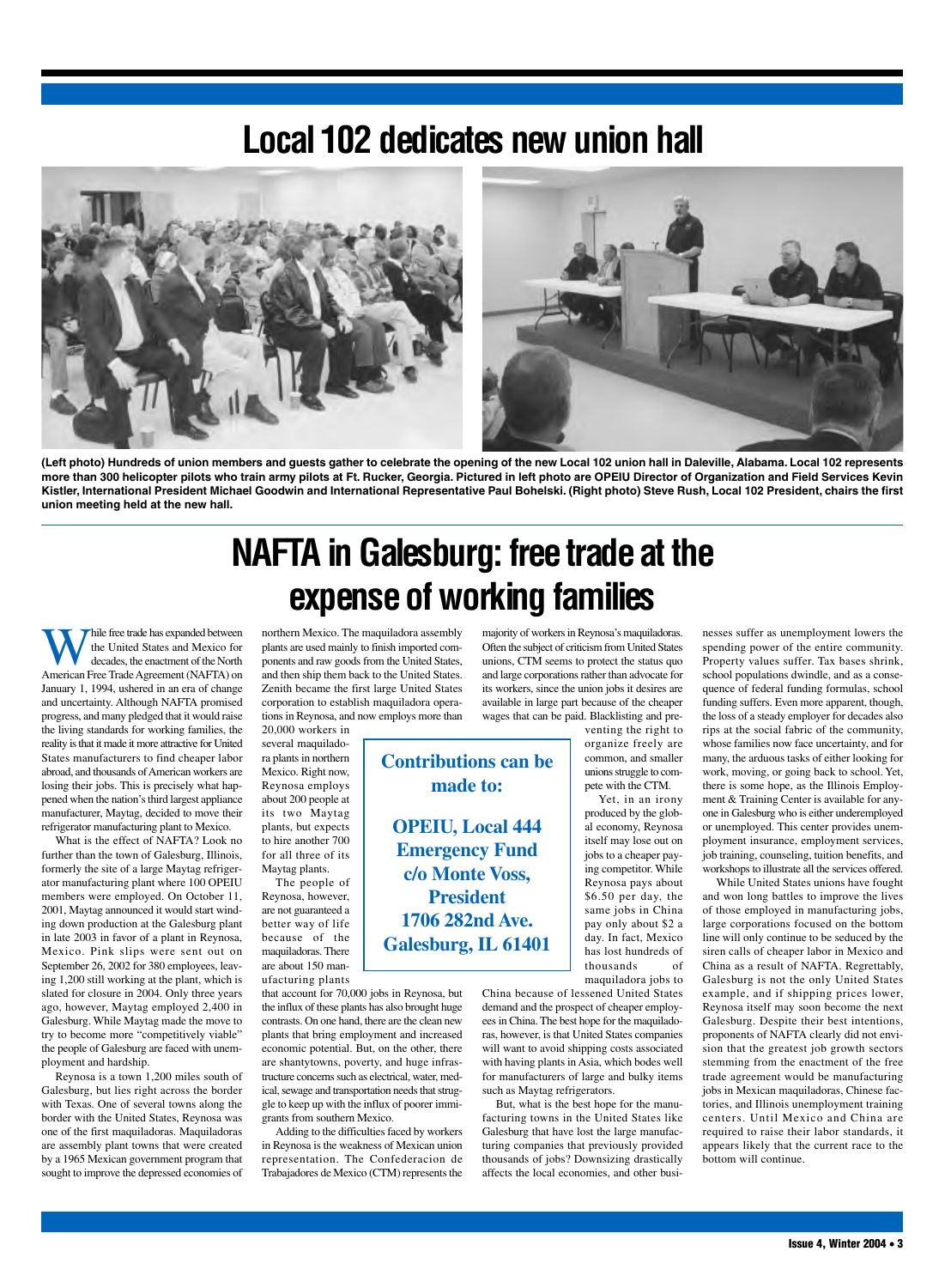# **North Central/Erie and Northeast Educational Conferences highlight development of strategic contract campaigns**

**OPEIU** members throughout the country continue to sharpen their skills at area edu-<br>cational conferences, learning the latest organizing, contract negotiation and com-<br>munication techniques.<br>The North Central/Erie Area Ed cational conferences, learning the latest organizing, contract negotiation and communication techniques.

The North Central/Erie Area Educational Conference, held October 24-25, 2003 and the Northeast Area Educational Conference, held November 14-16, 2003, both had the theme "Creating Leverage in the Field to Win at the Bargaining Table." The conferences explored the development of strategic contract campaigns, and afforded participants the opportunity to break into small groups and evaluate recent contract experiences. Participants also reviewed helpful union communication strategies, and learned how to create long-range strategic contract campaign plans.

"These conferences are vital to our success as a union," said International President Michael Goodwin, who spoke at both conferences. "It's very important that our local leaders have the necessary skills to effectively negotiate contracts with employers, communicate with potential employers, and to create long-range strategic contract campaigns. All members are urged to attend these conferences in their regions, and to take advantage of the subsidy available to Local Unions from the International Union for these conferences," Goodwin said.

As usual, the conferences included an opportunity for participants to privately meet with International President Goodwin to discuss issues of concern.



**and Exercise 153 members busy at work. and Exercise 2 and Kevin Kistler. Local 6 and Local 153 members busy at work. And Local 153 members busy at work.** 



**OPEIU Healthcare Pennsylvania, Local 112 delegates.**

#### *OPEIU Organizing Summit held*

On September 29-October 1, 2003, OPEIU sponsored an Organizing Summit at the Wyndham Baltimore Inner Harbor hotel in Baltimore, Maryland. The three-day conference was led by OPEIU International President Michael Goodwin and Kevin Kistler, Director of Organization and Field Services.

The summit featured an organizing panel discussion on Public Sector Organizing with Ed Darcy, Sr., OPEIU Florida Regional Director, and Joseph Sano, Executive Director of OMCE. A panel was also conducted exploring organizing efforts of various industries within OPEIU, including: the Catholic Teachers, led by Richard Lanigan, OPEIU International Vice President and Secretary-Treasurer of Local 153; internal organizing, led by John Conley, President, ITPEU Local 4873; and the helicopter pilots, led by Steve Ragin, President of Local 108.

OPEIU International Representative John Lynch and Local 8 Director of Organizing Cindy Schu also led an in-depth discussion about organizing strategy, and OPEIU General Counsel Melvin Schwarzwald discussed legal issues in organizing with e-mail and unit clarifications.

Finally, a discussion and workshop was held exploring the ways to create an effective Local Union organizing plan.



**Congressman Elijah Cummings (D-MD) and Kevin Kistler.**



**Ernie Grecco, President of the Baltimore Central Labor Council,**



**Local 391 delegates.**



**Region II Vice President Richard Lanigan (second from right) with Local 153 delegates.**



**Members of Local 28.**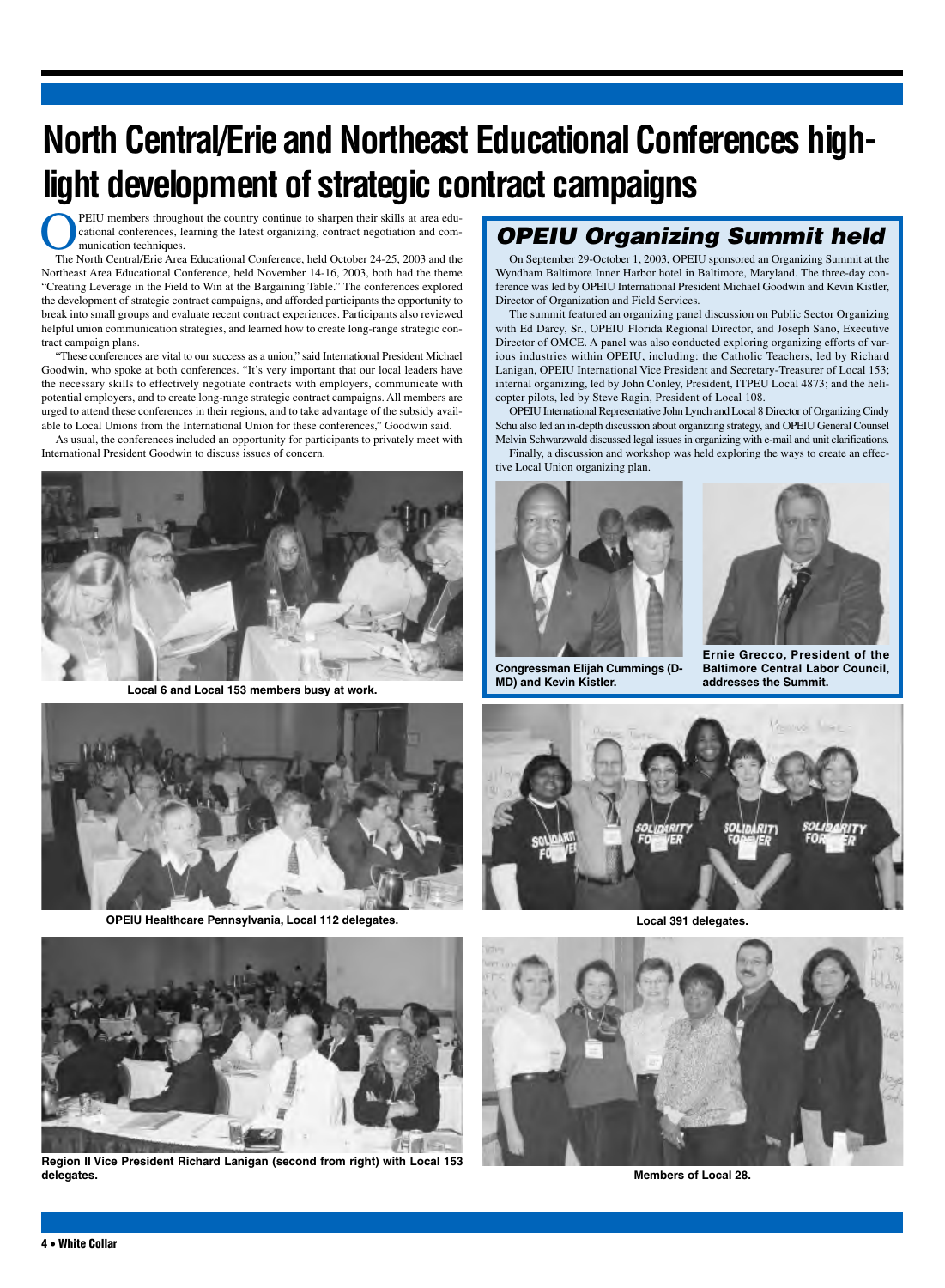## **Women activists meet at CLUW Convention**

n October 9-12, 2003, more than 750<br>women activists from throughout the<br>United States and Canada partici-<br>pated in the Twelfth Biennial Convention of women activists from throughout the United States and Canada participated in the Twelfth Biennial Convention of the Coalition of Labor Union Women (CLUW). This year, the convention took place at the Westin Hotel in Seattle, Washington, and the women activists voiced their views and concerns on many issues of importance to today's working woman.

Approximately 40 OPEIU members participated, giving OPEIU a strong presence at the convention. These OPEIU women served on the many committees and honor guards,

acted as workshop presenters, and were involved in a variety of other responsibilities.

Several committee meetings took place in the days leading up to the formal convention opening on Friday, October 9. On Thursday, a successful Power Walk was held that raised funds for a local homeless women's shelter, and OPEIU made a very substantial financial contribution to this shelter. Additionally, an all-day Health Fair Conference with exhibitions was held, and a luncheon for all participants was generously hosted by a coalition of Kaiser Permanente Unions.

To begin the convention on Friday, OPEIU Local 2 member Renee Barnes McSwain presented a beautiful and quite memorable rendition of both the American and Canadian National Anthems.

During the opening session, the Parade of Banners presented the impressive array of Coalition of Labor Union Women Banners. Jearlene Fleming, Vice President of OPEIU Local 391 in Chicago, and Carmen Corral, a member of the Executive Board, Local 30 in Los Angeles/San Diego, proudly carried the OPEIU Banner.

During her opening address, CLUW

President Gloria Johnson urged members to step up to the "huge challenge of mobilizing voters in Election 2004" as a way of turning the tide on the Bush Administration's attacks on overtime pay, the courts, personal privacy, public education and many other issues that are vital to the well-being of working families.

Representatives from all six AFL-CIO constituency groups also presented their plans for mobilizing their respective bases for an Election 2004 victory, making the convention of the Coalition of Labor Union Women a rousing and inspiring success.

#### *Lobbyist Corner*

# **2003 Congressional highlights**

#### *Submitted by OPEIU Lobbyist Robert McGlotten of McGlotten & Jarvis*

OPEIU members and their families did not fare well in the legislative arena in the 1st session of the 108th Congress. Today workers are faced with a President and a Republican Congressional Leadership that seems to be out of touch with the needs of working families.

#### **Medicare Prescription Drug**

Passed the Congress and signed into law by the President—

- Moves Medicare toward privatization and steers seniors and persons with disabilities to private HMOs;
- Forces 32.5 million beneficiaries to pay higher premiums and other Medicare costs; • Prevents the government from negotiating lower drug costs and does nothing to rein in soaring prescription drug prices;
- Opens the door to a whopping \$139 billion in profits for the pharmaceutical industry, and worst of all, the American seniors won't feel the full effect until 2006 when the legislation is fully implemented.

OPEIU urges you to ask your Representative to review the unfairness of this law.

#### **Minimum Wage**

No action by the Republican Leadership on S. 224 introduced by Senator Daschle (D-SD) and a House bill, H.R. 965, introduced by Congressman George Miller (D-CA).

OPEIU urges you to contact your Representative to pass this legislation.

#### **Mental Health Parity Bill**

Senator Edward Kennedy (D-MA) and the Democratic Leadership sent a letter to Majority Leader Bill Frist (R-TN) asking for a vote on S. 1832, the "Paul Wellstone Mental Health Equitable Treatment Act," which is named after the late Democratic Minnesota senator who championed mental health parity. The legislation has 66 sponsors in the Senate.

OPEIU supports this bill and urges early action.

#### **Patients' Bill of Rights**

Both Houses of Congress have passed bills that are now in a conference to work out dif-

ferences. The main disparity is how much recourse patients should have in court.

OPEIU supports the rights of patients and asks for immediate passage of the bill.

#### **Overtime Pay Protection**

Senate Democrats blocked a move to ram through an omnibus appropriations bill that failed to include overtime pay protections that both the U.S. House of Representatives and the Senate previously approved. The omnibus bill combines several spending measures into one bill. Congress still has time to correct a serious flaw in the omnibus spending bill by adding overtime rights for up to eight million workers.

OPEIU urges you to call your Senator on January 20, 2004 when Congress reconvenes.

#### **Getting Involved**

Grassroots involvement significantly amplifies our Union's lobbying efforts. Phone calls and personal letters encouraging your congressional representatives to back labor-friendly measures are invaluable. Elected officials need direct feedback from our members urging them to sponsor and support OPEIU-endorsed legislation. Every letter counts. Every phone call can make a difference. If you prefer to make written contact, OPEIU strongly advises you to mail all correspondence as opposed to sending an e-mail. With your support, we can press for more immediate action on key bills awaiting hearings in both the House and Senate, such as the Minimum Wage and the Patient Protection Act.

If you know who your House Representative is, the Clerk of the House maintains addresses and phone numbers of all Members and Committees: Clerk of the House, U.S. Capitol, Room H154, Washington, D.C. 20515; phone: (202) 225-7000; hours: 9:00 a.m. to 6:00 p.m., Monday through Friday.

Please direct your questions about communications with your Senators to the specific office(s) in question by using the following format: Office of Senator (Name), United States Senate, Washington, D.C. 20510.

You may also phone the United States Capitol's switchboard at (202) 224-3121. An operator will connect you directly with the House or Senate office you request.

If you are not sure who your representative is, the following Web sites contain links to congressional directories: http://www.house.gov/writerep and http://www.senate.gov/learn\_faq.html. You can also access this information at your local union.

## **Prudential agents want a piece of the rock!**

#### *Continued from page 1*

federal labor law. The judge ordered a new election. Prudential appealed the ruling to the NLRB.

More than a year has passed since then. During that time Prudential agents have indicated their continued desire to form a union with Local 153 by again signing cards

to petition for another election. Since the NLRB was taking so long to rule on Prudential's appeal of the administrative law judge's year-old order to hold a new election, Local 153 petitioned the NLRB for an entirely new election in the spring of 2003. Remarkably, an NLRB regional director dismissed the petition because the NLRB had still not ruled on the company's appeal of the order to re-run the old election!

Local 153 appealed the regional director's decision to the NLRB itself, which dismissed it, while still not deciding on the far older appeal by the company.

"The Prudential agents are being held

hostage by the NLRB," said OPEIU President Michael Goodwin. "We can't get the old election re-run and we can't get a new one scheduled! It's time for the NLRB to make a decision one way or another and give back to the Prudential employees their right to vote for union representation."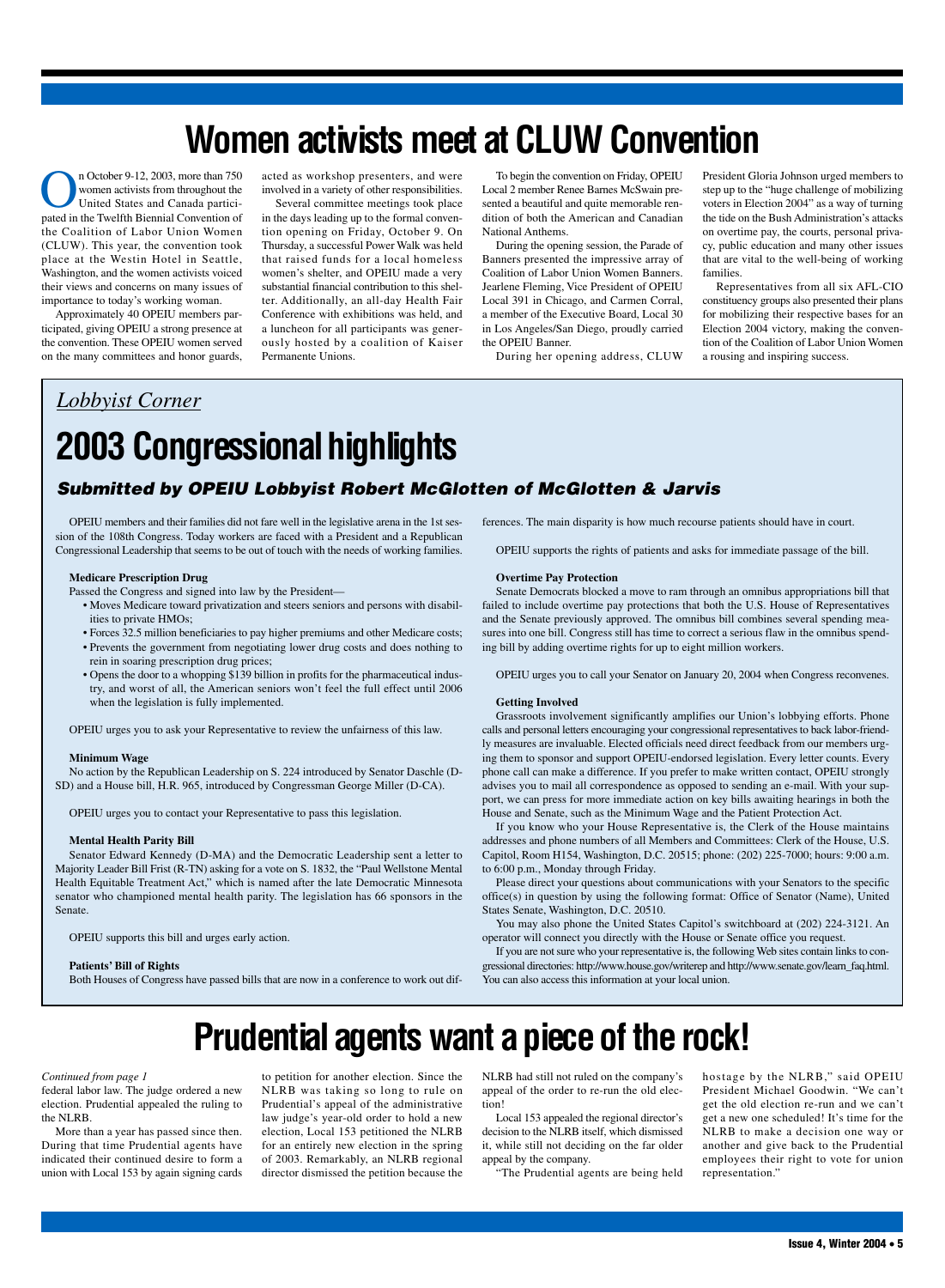# **OPEIU scholarships awarded to deserving students**

*OPEIU is pleased to announce the 2003 winners of the Howard Coughlin and John Kelly Scholarship programs. Congratulations to all of this year's winners!*

### **Howard Coughlin Memorial Scholarship Winners 2003**

**★ ★ ★ Full-Time Winners ★ ★ ★ ★ ★ ★ Part-Time Winners ★ ★ ★**





Gabriel Lopez-Betanzos



Loren Brooks





Julia Cohen

James Merriman

Jessica Cerchio

Veronica Churchill

Lyndsey Deaton



Jenna Rose



Diane Varsho





Barry Fadness

Robert Haddad [No photo available]



**6 • White Collar**

Laura Legault



Michael Skaggs

Michael Tucker

Kavi Vyas





Christopher Amoroso Jessica Cerchio









Andrea Zuniga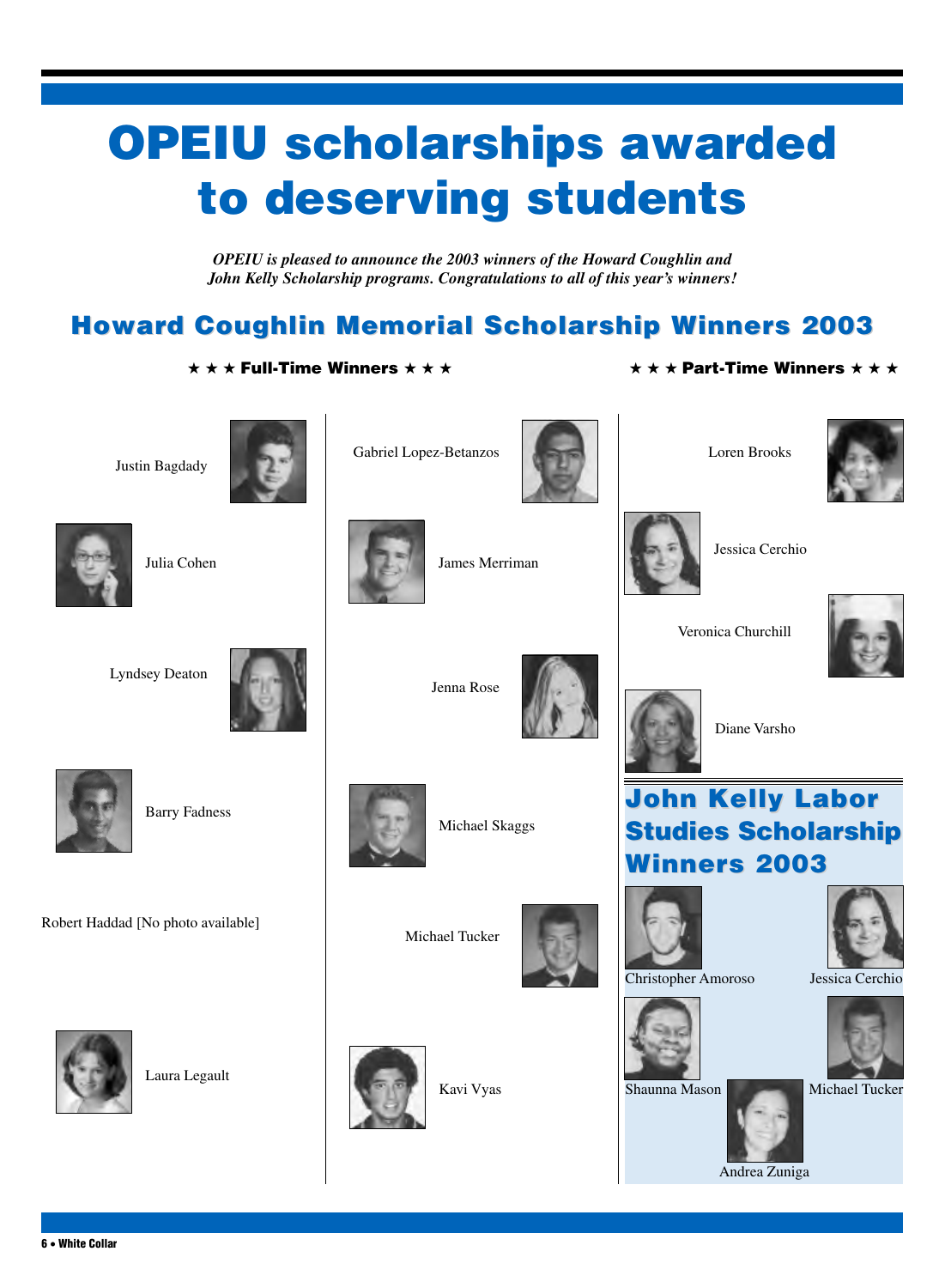## **Local 2 member wins college scholarship**

scholarship provided by the Union<br>Plus Education Foundation is help-<br>ing Clarissa Reynolds, a member of<br>OPEII I local 2 to fulfill her dream of receiv-Plus Education Foundation is helping Clarissa Reynolds, a member of OPEIU Local 2, to fulfill her dream of receiving a bachelor's degree from the George Meany Center-National Labor College (GMC-NLC). Reynolds is one of more than thirty union members this year to receive a cash award to attend the College as part of the Union Plus National Labor College Scholarship program. The scholarship program is administered by GMC-NLC.

The scholarship winners, who represent a wide range of union affiliations, goals and accomplishments, are enrolled in the GMC- NLC, which is located in Silver Spring, Maryland. The GMC-NLC, one of the world's premier labor education institutions, has graduated nearly 800 students from its Bachelor of Arts (B.A.) program since becoming a college in 1997.

Reynolds, who works in accounts payable for the Bakery, Confectionery, Tobacco Workers and Grain Millers International Union (BCTGM), began attending the College this past fall. She is planning to earn a B.A. degree in Labor Organization by June 2005.

"Attending the College has been a wonderful experience," said Reynolds, the moth-

### **OPEIU shows its Pride at Work**

More than two hundred Pride at Work (PAW) trade unionists and their allies and sup-<br>porters braved Hurricane Isabelle to attend the Fifth Biennial Convention of Pride at Work.

Pride at Work is an official constituency group of the AFL-CIO, and Secretary-Treasurer Nancy Wohlforth serves as Co-President with Josh Cazares, the AFL-CIO's United Way Labor Liaison. At the convention, Wohlforth was re-elected for her fourth consecutive term. Pride at Work honored OPEIU International President Goodwin for his outstanding commitment to fight for justice and equality for workers who continue to be discriminated against in the workplace. He was presented with an official plaque for OPEIU's commitment to having all of Pride at Work's material translated into Spanish to benefit the group's large Latino membership. PAW also presented him with the symbolic "Tinky-Winky Award" for his willingness to take on the conservative, anti-union right wing who claim that even in children's programming there is a pro Pride at Work agenda. As you can see from the photos, a wonderful evening was had by all.



**OPEIU International Secretary-Treasurer and President of Pride at Work Nancy Wohlforth presents International President Michael Goodwin with the "Tinky-Winky Award."**



**OPEIU members at the Fifth Biennial Convention of Pride At Work.**

er of a 22-year-old son. "The professors are great and it's been good getting to know other union members. The scholarship has been a real help to me, and I appreciate it."

"Higher education has become increasingly more difficult for working families to afford," said Leslie Tolf, Union Privilege president. "That is why we are proud to sponsor the Union Plus National Labor College Scholarship program and help men and women in the labor movement achieve their dreams for a higher education.

"The National Labor College offers a unique program that is tailor-made for working men and women," Tolf adds. "The program allows students to attend classes at their own pace; the curriculum complements the work and union experiences of students; and it provides a learning assessment program that enables many students to obtain college credit for their relevant life and work experiences."

In addition to the B.A. program, GMC-NLC offers a Master's in Public Administration and a Master's of Arts in Legal and Ethical Studies. The Master Degree programs are offered in partnership with the University of Baltimore. GMC-NLC also offers certificate programs and individual program studies.

## **Philadelphia nurse strike**

patient care standards. *Continued from page 1*

The nurses were subject to a procedure called "mandation," which allows hospital managers to force nurses to work 12, 16 or 20-hour shifts when the hospital was short staffed. The problem is that the hospital is constantly short staffed and the nurses were forced to work overtime. They had very few options to refuse and this created havoc in their lives. They couldn't attend planned events outside of work as management would threaten them with "abandoning the patients" if they were to refuse forced overtime.

MCP Hospital is a Level One Trauma Center with a busy emergency room. It is an acute care facility where life and death decisions are made daily. "Patient safety was at risk and nurses licenses were at risk," said Michael Bodinsky, Executive Director of Local 112.

Under the expired contract, nurses were paid premium pay for working these unscheduled forced overtime shifts. The hospital was demanding a reduction in pay for the extra hours. The nurses stated that the premium pay reduced what could have been an even greater amount of forced overtime. Without premium pay, management would have no incentive at all to schedule sufficient staff to handle the patient load.

The nurses, first timers on the picket line, began a riveting strike that captured the imagination and support of the press, politicians and the public at large. Their mantra was that "Someday, everyone will need a nurse whether due to injury, illness or simply old age." Two weeks into the strike, the hospital made what they called a "last, best and final offer." That offer was also rejected because it did not eliminate forced overtime.

Joining in support of the nurses in their truggle was the staff of Local 112, the International Union and an array of other trade unionists from across the state including many unions based in Philadelphia. The nurses were pleased to receive the support of Henry Nicholas, President of Local 1199C and Bill George and Rick Bloomingdale, President and Secretary-Treasurer of the Pennsylvania State AFL-CIO, respectively. Patients and residents in the community also lent support to the effort. Huge public rallies

were held and attended by hundreds of supporters. International President Michael Goodwin, speaking at a rally on November 24, 2003, urged the nurses to continue their fight. He pledged the full support of the International Union along with weekly strike benefit payments to each striker.

The picket line was up twenty-four hours a day at the hospital's four entrances and the nurses' story was on TV and radio as the nurses were interviewed to explain their fight to the public. The Philadelphia City Council passed a resolution in support of the strikers and their principles. The nurses fought every hospital rumor and deceit and they erected an 18-foot high inflatable rat in front of the hospital's main entrance and published a list of members and merchants who dared to cross their picket lines.

The hospital attempted to undermine the strike by bringing in scab nurses from Colorado and California who they paid \$5,000 a week. The hospital also took out newspaper ads misrepresenting the nurses concerns but when all was said and done the nurses' message rang true. With the assistance of the International Union, Local 112 and a federal mediator, negotiations were resumed and finally led to an offer from management that contained a provision of "no forced overtime." The nurses had won their strike!

Sadly, however, the hospital was not done with their efforts to defeat the nurses. On the morning of the ratification vote the hospital announced that it was going to close in March 2004! The nurses do not look at this as the end but only the beginning of yet a new fight to save the hospital and keep it open and available to the community. As this issue of *White Collar* went to press, meetings were being held to plan this new fight, which the nurses fully expect to win!

The negotiating committee consisted of Patricia Donohue, Tawana Hardy, Janet McDermott, Sharon McKee, Cheryl MacDonald, Linda Hennessey and Thomas Witham. Executive Director Mike Bodinsky also joined the negotiations after the strike began and facilitated the settlement offer.

The union acknowledges the contributions made by Robert Bedard of R.J. Bedard Associates who contributed so much in handling the public relations effort that was critical to the success of the strike.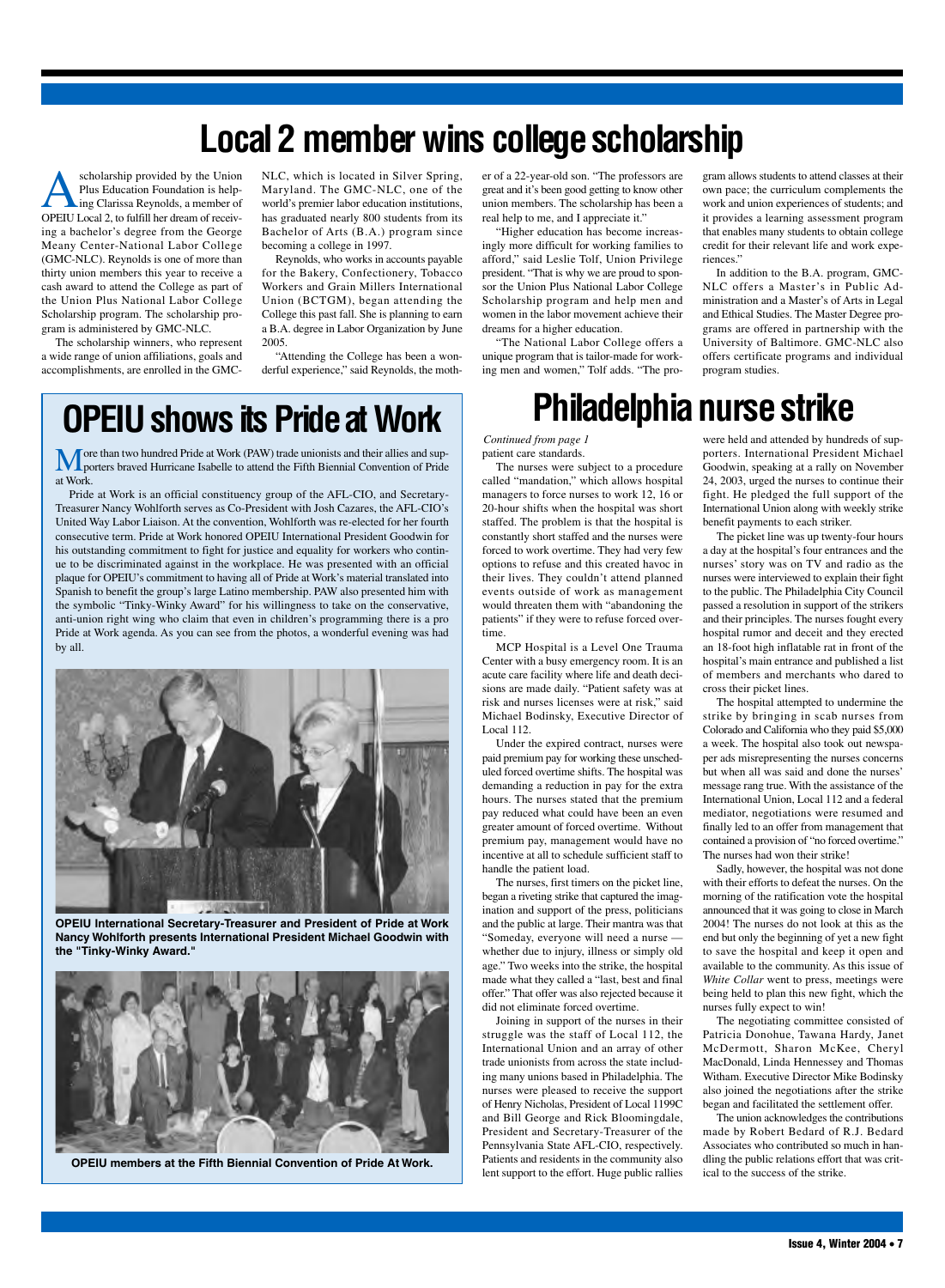# **Canadian News**

### **Local378 continues fight for its members and public auto insurance**

cal 378 continues to fight<br>for the approximately 4,600<br>OPEIU members who are up for the approximately 4,600 OPEIU members who are up against substantial concession demands from ICBC, the crown corporation's public auto insurance company for British Columbians. While the collective bargaining agreement expired June 30, 2003, members of OPEIU Local 378 were in negotiations with ICBC since March 2003. Although they are continuing to work at ICBC, members of Local 378 announced their 84 percent strike vote on August 8, 2003 because of the lack of progress in negotiations.

At the bargaining table, Local 378 proposed the continuation of their existing collective agreement, and has rejected the massive concessions demanded by the ICBC. This is an important fight for the 378 members, as they strive to keep what they have, and at the same time protect public auto insurance in British Columbia. "[ICBC is] attempting to destroy the benefits of public auto insurance," said Jerri New, Local 378 President and International Vice President for Region VII. "The employer is asking for very substantial concessions, and is being very aggressive about those concessions, in terms of employee scheduling of work, leave entitlement, sick day provisions, and seniority."

The two sides are still not talking,

although Local 338 is still fighting for its members by correcting false characterizations spread by ICBC President Nick Geer. In a recent fax to Geer, New accused him of publicly demeaning the work of ICBC employees, withholding information from the bargaining sessions, attempting to embarrass the workforce, and undermining the corporation.

Fortunately, Local 378 has a strong continuation clause in their ICBC collective agreement, which has the effect of continuing the terms and conditions of their existing agreement until a new agreement is negotiated. To pursue this aim, Local 378 has initiated innovative job actions to preserve their 84 percent strike vote, and to put pressure on the employer without creating financial hardship for their members. These include such on-going measures as having an overtime ban on Halloween; changing voice mail and messages to inform people that the employees are still working "despite the fact that my employer has not been willing to negotiate a fair collective agreement;" changing email signatures to read "Good People Deserve a Good Contract;" a button and sticker campaign with the same slogan used in the email signature, and "Don't Wreck Public Auto Insurance;" the initiation of a "Cyber Picketline," which advises customers to call employees rather than file claims with ICBC through the internet; and the proliferation of highly visible lock-out emergency survival kits.

To fight for its members, Local 378 is also opposing proposed legislation, Bill 93, known as "The Insurance (Motor Vehicle) Amendment Act." This legislation will pave the way for changes that will harm all auto insurance policyholders by drastically increasing rates. Local 378 is still running their "Don't Wreck Public Auto Insurance" campaign in opposition to this legislation. "This is a government giveaway to the private auto insurance companies that will be paid for by young drivers and seniors through higher insurance rates and northern and interior drivers through loss of coverage," New said.

Despite the fact that ICBC just announced a \$112 million profit for the third quarter of 2003, and a recent report of the Consumers Association of Canada (BC) illustrated that ICBC is seen as a model for auto insurance across Canada, they continue to demand concessions. At this time, however, no further bargaining dates are scheduled. Says New, "We have repeatedly said ICBC management is provoking an unnecessary labor dispute – our members are not looking for anything more than a continuation of the existing terms and conditions of the current contract with renewed gainsharing as proposed by the Union. With ICBC enjoying [\$112 million Q3] profits … and rewarding its executives with individual bonuses of up to \$100,000, it makes no sense to force employees to take significant concessions."

The British Columbia Liberal government, however, is also intent on pursuing its blind ideology of privatization whether or not the crown corporation will be successful. Unfortunately, in the eyes of Local 378, this strict adherence to privatization prevents the government from seeing the benefits of public auto insurance, and is an impediment to the protection of Local 378 members. Other governments moved past the ideological straightjacket of privatization, as huge increases in private auto insurance rates caused the Alberta and Ontario governments to introduce rate freezes on private auto insurance. In fact, the contrast between public and private auto insurance is clear. There were 58 percent increases in auto insurance premiums in places such as Alberta, Nova Scotia and New Brunswick this past year, but the public auto insurance rates from ICBC only increased 7.3 percent last year, and are only expected to rise by less than 1 percent in 2004.

With no further bargaining sessions scheduled, Local 378 will continue to dig in its heels and prepare to fight with job actions and public calls for ICBC to negotiate a continuation of the existing terms and conditions of the current contract. While waging an important fight to protect the rights of OPEIU members, Local 378 also continues to fight to preserve

## **BC Hydro members transferring to BC Transmission Corp find few rights after Bill39 legislation**

The coal 378 members at BC Hydro in<br>British Columbia who transferred to<br>the newly created BC Transmission<br>Corporation (BCTC) attended union meet-British Columbia who transferred to the newly created BC Transmission Corporation (BCTC) attended union meetings to discuss their few remaining rights after their collective agreement was stripped by new provincial legislation, and hear about the steps Local 378 is taking in an attempt to stop the breakup of BC Hydro. About 44 Local 378 members from BC Hydro transferred to BCTC on August 1, 2003.

Bill 39, the BC government's legislation to break up BC Hydro by separating its transmission functions and turning them over to a newly-incorporated separate company, BC Transmission Corporation, breaks OPEIU Local 378 and International Brotherhood of Electrical Workers (IBEW)

contracts at Hydro as well as provisions of the BC Labour Code.

Confined by the new legislation, transmission employees had little say in the matter. In contrast, the 1,400 Local 378 members from BC Hydro who transferred to Bermuda-based Accenture earlier in 2003 were considered privatized so they had normal rights such as being eligible for severance and could bump back to Hydro.

Local 378 members at BCTC will keep their BC Hydro collective agreement until it expires in 2005. Under Bill 39, however, the employer can apply to the Labour Board for a single union certification.

If BCTC gets its wish to have just one union in the company, Local 378 membership would be at risk. IBEW members outnumber OPEIU three to one in the new company.

Pension issues are also worrisome. Employees are not being allowed to continue contributing to the BC Hydro Pension Plan. Members must either leave their pension credits at BC Hydro and take a deferred pension or transfer their credits to the new company.

Transferred employees must join the new BC Transmission Pension Plan that has a much smaller employee base. This is a concern because it may not be as financially viable in the future.

Local 378 has made a last ditch stand in the courts in an effort to reverse the breakup of BC Hydro. OPEIU 378 President Jerri New says that as well as launching a Hands Off Hydro campaign to raise public awareness, the Local, supported by BC Citizens for Public Power and IBEW, has filed a BC Supreme Court action that says Bill 39 and Bill 10 violate the Canadian Charter of Rights and Freedoms [see story on page 9 for further details].

Last year, BC Citizens for Public Power launched a class action lawsuit against the government's actions in a case that began to be heard in October 2003.

"We're doing all we can in the Charter challenge, the class action lawsuit and organizing Local 378 members and communities to resist the BC Liberal's privatization agenda and avoid disastrous mistakes made with electricity deregulation in Alberta, Ontario, California and elsewhere," New said.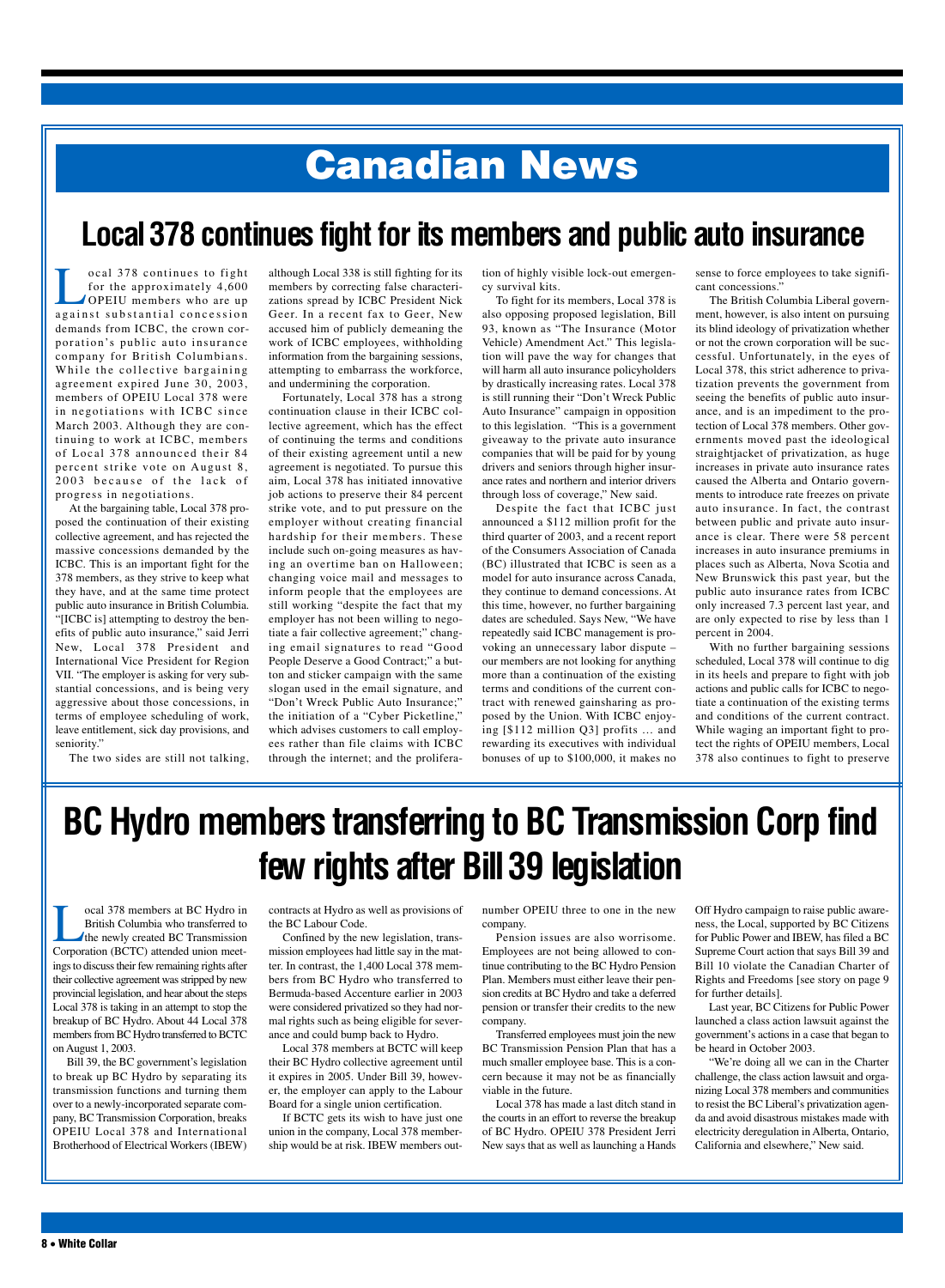# **Canadian News**

# **Supreme Court of Canada dismisses Laurentian Bank appealapplication**

 $\prod_{\text{of a}}$ n a decision rendered on September 25, 2003, the Supreme Court of Canada dismissed an application for leave to appeal made by The Laurentian Bank of Canada. The appeal was to quash a decision by an arbitrator who had ordered the reinstatement of a cashier, a member of OPEIU Local 434, who had been dismissed for having taken \$2,500 in order to satisfy a pathological addiction to gambling.

The facts in this case are simple. A cashier, with almost 25 years of service with the Laurentian Bank, suffering from depression, having family and professional problems, turns to video lottery terminals for escape. Prior to the firing, while the disappearance of the money was being investigated, she admitted to management that she had taken the money as well as admitting that she had a gambling addiction and had started attending Gamblers Anonymous meetings.

At the arbitration hearing, the facts having been admitted, lawyers for Local 434 presented expert witness testimony to confirm that this employee was indeed a pathological gambler who satisfied the relevant criteria as laid out in the DSM-IV (Diagnostic and Statistical Manual of Mental Disorders, Fourth Edition). This diagnosis was corroborated by the expert psychiatrist who examined this employee on behalf of the Bank.

In rendering his decision, the arbitrator considered the aggravating circumstances of the case, which included the taking of the money and the lying on the stand about having gambled again during the arbitration process, a process which lasted several days over a period of many months.

On the other hand, the arbitrator also considered all of the attenuating circumstances of the case, namely, this employee's long service of employment, flawless disciplinary record, depression, family and professional problems. More importantly, relying on expert testimony from both sides, he concluded that the money was taken to satisfy a pathological addiction, evidence having been presented that this employee was fundamentally an honest person, but for the pathological addiction to gambling, would never have acted in a manner contrary to her moral values. On this basis, the arbitrator ordered the employee reinstated as a cashier at the Laurentian Bank, without compensation for the 22 months that had elapsed since her firing.

On appeal to the Superior Court of Quebec, the learned judge reviewed the arbitrator's decisional process and concluded that he had committed no error in fact or in law, thus rendering a decision that was within his jurisdiction. This was further evidenced by the fact that the parties in the collective agreement had not limited the arbitrator's powers and therefore he could revise, rescind or substitute a lesser sanction to any disciplinary measure imposed by the employer.

The Laurentian Bank of Canada appealed to Quebec's highest court, and on March 5, 2003, the Quebec Court of Appeal, in a unanimous decision, concluded that the learned judge in Superior Court had committed no error in his review of the arbitrator's decision. Furthermore, the Court also examined the arbitrator's decision and based on all of the facts and expert evidence submitted in this case, concluded that the latter had acted

within his jurisdiction in ordering the reinstatement of this employee.

This decision is a landmark case in the Canadian labor movement. In refusing to grant leave to appeal to this employer, the Supreme Court of Canada has clearly stated that this type of decision, if permitted by the parties in a collective agreement, falls within the jurisdiction of the arbitrator who has the authority to review any disciplinary measure imposed by an employer. In doing so, an arbitrator must consider all of the relevant circumstances, both attenuating and aggravating before rendering a decision.

Furthermore, if the arbitrator has such authority, no employer can dismiss an employee with impunity as in the case at hand. Prior to taking the decision to dismiss, this employer was aware that the employee had a gambling addiction and was trying to overcome her problems.

In conclusion, it must be stated that this was not an easy victory. A defense based on a pathological gambling addiction will not be accepted at its word. It requires the testimony of psychiatrists and expert psychologists in this field in order to be accepted. If accepted, however, a finding of pathological addiction to gambling will become a significant attenuating circumstance that will be considered with the rest of the merits of each particular case.



**SEPB Director Serge Cadieux, who argued the case before the Canadian Supreme Court.**

## Local 378 launches unique challenge under Canadian Charter **of Rights and Freedoms to stop breakup of BC Hydro**

In British Columbia, OPEIU Local 378<br>
and President Jerri New have launched<br>
a legal challenge under Canada's<br>
Charter of Rights and Freedoms to the n British Columbia, OPEIU Local 378 and President Jerri New have launched a legal challenge under Canada's provincial government's Bills 10 and 39 that privatize and break up the crown corporation, BC Hydro.

"We're trying to maintain BC control of our electricity system," said New. "BC Liberals want to put our power resources in the hands of foreign corporations and

#### export markets."

The Charter challenge is also a response to BC Liberal attempts to hide secret negotiations with Bermuda-based Accenture Corporation and the privatization of a third of BC Hydro from the BC Utilities Commission (BCUC) and the courts.

The provincial government's legislation tries to put itself above the law by denying access to the BCUC, the Labour Relations Board and the courts in any potential review.

The legislation also lets them break Local 378 and IBEW collective agreements.

Activists are concerned the provincial government is handing over rights to foreign corporations to control transmission lines. Only the BC Liberal's corporate friends will profit.

If successful, the Charter challenge will force the government to hold full public hearings before the BC Utilities Commission about the electricity system

in British Columbia. A similar court challenge in Ontario forced the Conservative government to abandon their plans to privatize Ontario Hydro.

In a related action, a local group, BC Citizens for Public Power, has a class action lawsuit underway in an effort to stop the BC Liberal's privatization agenda. More than 52,000 signatures from BC residents and OPEIU members support the BC Citizens for Public Power's lawsuit.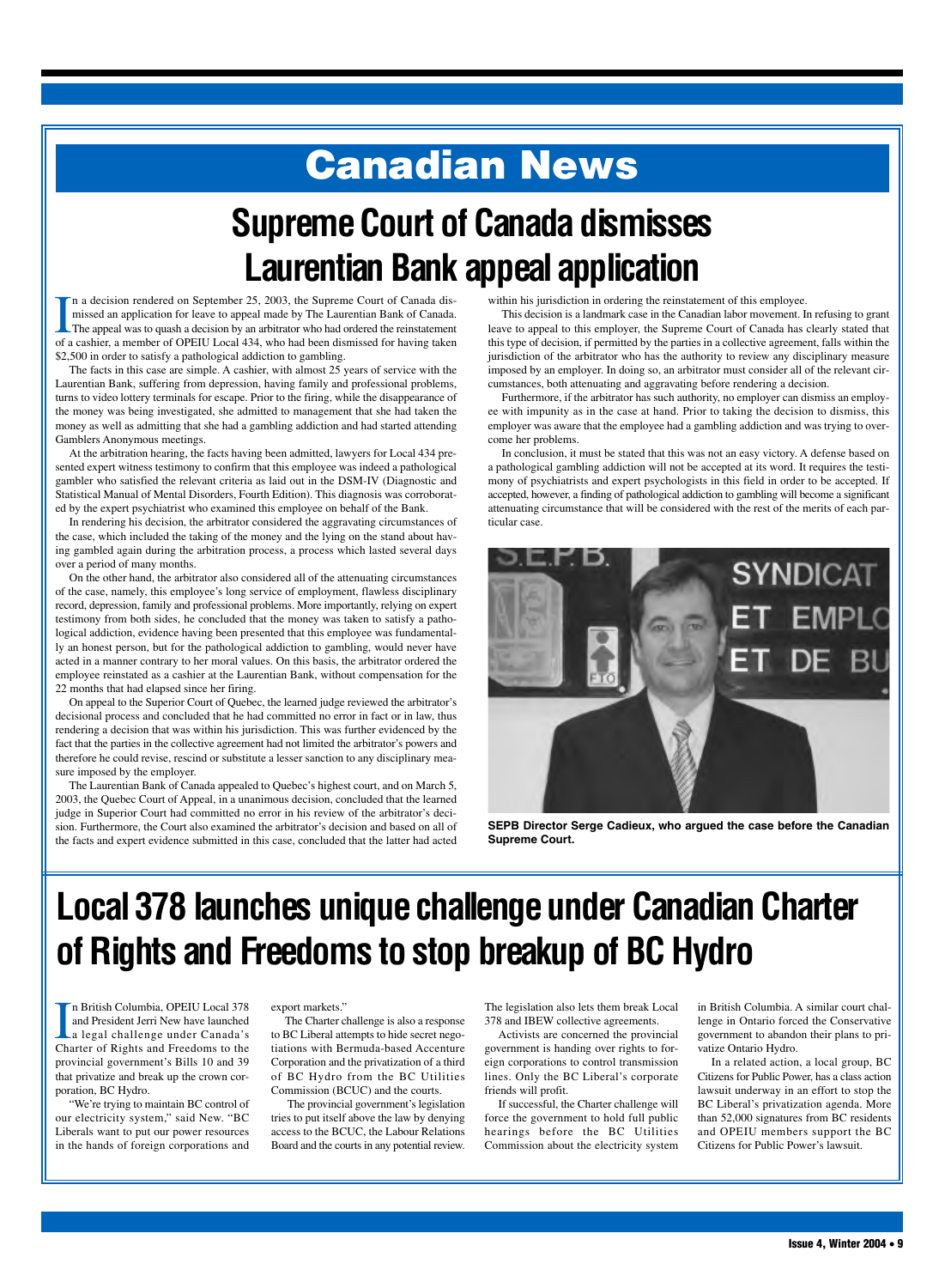### **■ Work and Health**

#### **SARS, Influenza and the Use of the Influenza Vaccine**

#### *Submitted by Jeffrey S. Freed, M.D. OPEIU Local 153, Health Fund Medical Director*

The influenza vaccine is produced in advance of the flu season according to which strains of virus are predicted to infect Americans that year. The vaccination program has been supported and recommended by the Centers for Disease Control for reducing influenza infections and their complications. The vaccine, however, is not recommended as a preventive for severe acute respiratory syndrome, better known as SARS, which has similar presenting symptoms as influenza.

Influenza vaccine is effective only against the influenza virus infection and remains the best choice for preventing influenza and its complications. Children two years old or younger and persons 65 or older are most likely to develop the complications of influenza infection and should definitely be vaccinated to avoid these problems. People who have certain medical conditions (e.g., heart and lung diseases, immunosuppression and woman in the second or third trimester of pregnancy) are also at high risk of complications from influenza and should be vaccinated. Vaccination is also recommended for those persons who come in contact with those at high risk, for example mothers of very young children and caretakers of the elderly. Vaccination of health care workers is especially recommended to prevent transmission of the virus from patient to patient, especially those who care for persons who have a high risk of complications.

General use of the influenza vaccine will reduce the number of cases of influenza and decrease the severity of the illness in those vaccinated who still are infected. This reduction would result in a decreased number of cases of febrile respiratory illness, and therefore a decrease in the number of persons that will need evaluation for SARS. This decrease in cases will inevitably reduce the associated anxiety of the patients who require evaluation for the potentially deadly illness, SARS.



The present vaccine in use will not completely prevent the febrile respiratory illness caused by the influenza virus. The resulting fact is that antibodies (proteins that help to kill the virus) against the most common strain of virus now infecting people in this country was not included in the present vaccine. When the virologists and epidemiologists were deciding the strains to be included in this year's vaccine in January, they did not know of one of the strains that has become a major cause of infection. Even under these circumstances, however, there is cross-protection from certain of the antibodies that were included. At worse, if you are infected with the excluded virus, the vaccine will cause the severity of illness to be much less. It must be understood that the vaccine will not prevent infection by non-influenza agents and to repeat, the effectiveness of the influenza vaccine is less than 100 percent.

Therefore, if you are vaccinated and still develop a respiratory illness with significant fever, it can be influenza and a physician should be contacted if you have significant disability. And if you do develop this type of illness, it is still very, very unlikely to be SARS. If the fever, weakness, cough, shortness of breath or mental changes develop, however, and especially if any of these symptoms become worse, a physician should be contacted immediately. Do not try home remedies or delay seeking medical care if your illness is progressing.

*Jeffrey S. Freed, M.D. specializes in general surgery/proctology. He can be reached at (212) 396-0050.*

#### **SAVE THE DATE!**

**The OPEIU Convention will be held June 21-24 at the Diplomat Hotel in Hollywood, Florida. Secretary-Treasurer Nancy Wohlforth will be sending out further information to the local unions shortly.**



### **Washington Window**

# **The End of the Age of Idealism**

Tovember  $22$ ,  $2003$  marked the 40th anniversary of the assassination of President John F. Kennedy. It also marked the beginning of the end of the age of U.S. idealism — a watershed in U.S. history and attitudes that union members must still deal with today.

Just pause and think of what the country was like 40 years ago: A heightened sense of participation by all Americans in the great promise and projects of building a better society, a confidence that America "could do no wrong," trust in its leaders, high turnout by its voters, a forward outlook.

Winning World War II, in which organized labor played such a key role — as soldiers, sailors, Marines, merchant mariners and Coast Guards — and in the home front's astounding production in factories, played a large role in that era.

And Kennedy, a World War II hero who challenged voters and who met with workers and courted their support on everything from industrial policy to civil rights, was also part of that era of confidence and idealism.

Look what happened since: Kennedy's murder; the Vietnam War; 1965 and 1968 riots; assassinations of Robert Kennedy and Dr. Martin Luther King; Chicago; Kent State; Richard Nixon's spying on dissenters; the Middle East oil embargo.

And then came: Watergate and its immense violation of the Constitution that its plethora of scandals involve; the Iran hostage crisis; attempted assassination of Ronald Reagan; the Iran-Contra lawlessness; deficits "as far as the eye can see" under Reagan and Bush I; hatred of President Clinton, culminating in impeachment; al-Qaeda; the war in Iraq.

That's only a partial list of the events the U.S. has gone through since those shimmering days of 1963.

What's been a main result? A pervasive, bitter, destructive cynicism about government, its leaders, their trustworthiness and its ability to do positive things for us.

The bitterness appears in the fact that half of registered voters don't vote, even in presidential election years. It appears in constant comments of people that "politics turns them off" and that they only want to make sure their ends meet.

It's just below the surface in "Bowling Alone," and in the dropping percentage of committed activists to causes to better America, from organizing to civil rights to social justice to volunteering at charities.

And it appears in the ideological divide that splits the U.S. into two angry halves, with one — the Right Wing and its big business allies — trying to literally destroy the other.

The age of idealism began to end with the assassin's bullets that felled JFK. Now it has virtually disappeared. What remains is an age of cynicism. As a result, citizens say "What's the use?" and retreat into their own shells.

This is the attitude labor must combat. This is the cynicism labor must overcome. This is the malaise — to use President Jimmy Carter's word — that threatens the U.S. far more than al-Qaeda or Saddam Hussein.

Cynical, jaded, tired, bitter citizens are more likely to listen to the siren songs of "white-knight" dictatorial types, or just ignore politics altogether, which is just as bad. That lets such phony "white knights" take office, taking advantage of our inattention and disgust.

And when they do, what replaces the age of idealism that started to die with the death of JFK? The age of hate.

We in the labor movement see that hate, from George W. Bush. Others see it from other sources. To cite a few examples: Americans see it from al-Qaeda; racial, religious and sexual minorities see it from non-minorities; political foes see it on the campaign trail and in the halls of Congress.

That's the bitter combination of cynicism, retreat and hate labor must battle. That's what we must overcome to get the nation moving again.

That's what we must fight to return the U.S. to the age of idealism that started to die when those bullets in Dallas struck JFK because it is idealism, not hate, that helps unionists, and indeed all Americans.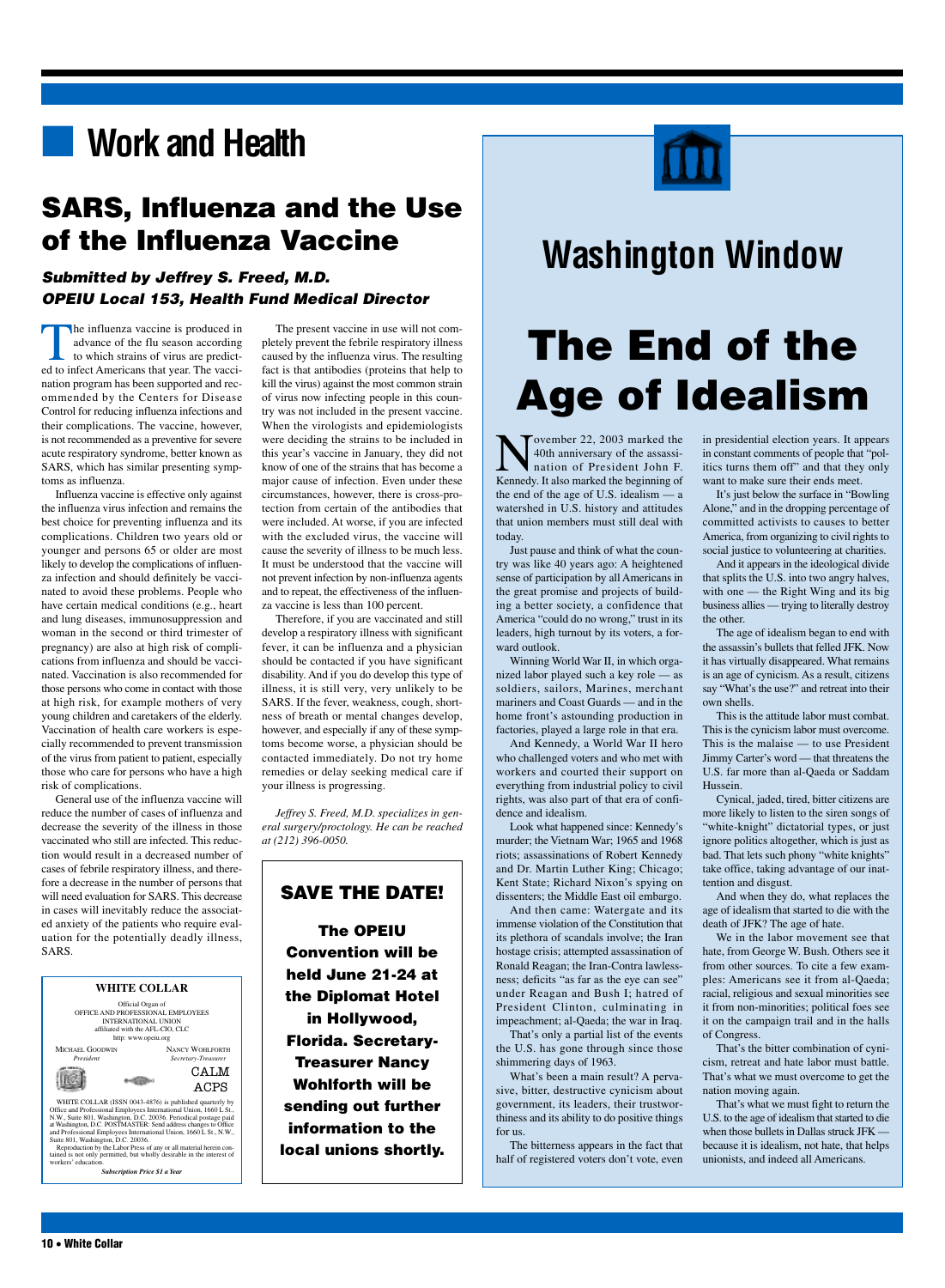## **Notice To Employees Subject To Union Security Clauses**

In Notice is for all employees working in the United States under an OPEIU contract containing a union security clause which requires, as a condition of employment, that an employee pay dues or fees to the Union. The obligation stated in this Notice is the only obligation under such clause regardless of the wording of the clause. Individuals who are members pay dues, while individuals who are nonmembers pay equivalent fees. These dues or fees, which are authorized by law, are your fair share of sustaining your Union's broad range of programs in support of you and your coworkers, but nonmembers may file objections to funding expenditures that are nongermane to the collective bargaining process and thereby be obligated to pay fees representing only expenditures germane to the collective bargaining process.

Only if you are not a member of the Union or if you resign your membership, and in either case, file an objection to the funding of expenditures that are nongermane to the collective bargaining process, may you pay fees representing only expenditures germane to the collective bargaining process. However, if you resign your membership, the many rights and opportunities available to Union members will not be open to you. For example, if you resign your membership you will no longer be able to:

Vote on the terms of your contract;

Participate in strike votes;

Participate in the development of contract proposals;

Nominate, vote for, or serve as a delegate to the International Convention; and

Enjoy discounts and other benefits available only to members, including eligibility for

OPEIU scholarships for you and your family. Individuals who are employed by public employers in the states of New Jersey and Minnesota are covered by the demand and return system applicable to them and are not covered by this procedure. Other individuals who elect to be nonmembers may object to funding expenditures which are not germane to the collective bargaining process. Expenditures germane to the collective bargaining process ("chargeable" expenditures) represent that portion of the Union's expenditure devoted to collective bargaining, contract administration, grievances, arbitration, and other matters affecting wages, hours and other conditions of employment. Examples of "chargeable" expenditures include: the costs of negotiations with employers; contract administration expenses; communication with employers in regard to work-related issues; handling employees'workrelated problems through the grievance and arbitration procedure; lobbying on matters directly related to conditions of employment; and Union administration.

Examples of expenditures nongermane to the collective bargaining process ("non-chargeable" expenditures) include: expenses made for community services; for lobbying on issues that benefit represented employees and their families as citizens rather than as workers; for political purposes; for certain affiliation fees; and for benefits available only to members and their families. The fee reduction will represent these non-chargeable expenditures. The International Union's Voice Of The Electorate fund ("VOTE"), is an independent, segregated fund that receives voluntary donations and contributes to political candidates who support the needs of working men and women. No money received from dues or fees goes to the VOTE fund. Accordingly, the VOTE fund is not considered in the calculation of the percentage of expenditures that is spent on nonchargeable expenses.

Individuals who choose to file an objection will receive a rebate of their fees equal to the percentage of expenditures that is spent on non-chargeable expenses. This percentage is calculated separately for the International Union and for the Local Union. The major portion of an objector's fee remains with the Local Union. Studies show that the percentage of reduction for the Local Union ranges between 0% and 8%. The remaining smaller portion of the objector's fee goes to the International Union. The percentage of nonchargeable expenses of the International Union, which will be effective for the months of September 2003 through August 2004, is 13.25%.

Individuals who choose to file objections to funding expenditures that are nongermane to the collective bargaining process must file them in writing with the Office and Professional Employees International Union, 1660 L Street, N.W., Suite 801, Washington, D.C. 20036, Attention: Nancy Wohlforth, Secretary-Treasurer. The objection must include the objector's name, home address, Social Security number, employer, job title, department, work location, local union number, and business telephone number.

In order for an objection to be recognized at this time, it must be postmarked during the month of June, except that newly resigned members must submit their objections postmarked within thirty (30) days from the receipt by the Union of the resigning member's letter of resignation. All objections must be renewed each year in writing and all renewed objections must be postmarked during the month of June. All objections will be effective on the first day of the month following the month in which the objection was received by the Union.

In addition to any other avenue of relief available under the law, an objector may challenge the International Union's and/or the Local Union's classification or calculation of expenditures before a neutral arbitrator appointed by the American Arbitration Association pursuant to its Rules for Impartial Determination of Union Fees. Any challenge a nonmember makes may be coordinated or consolidated with other challenges to the Local Union or International Union determinations before a single arbitrator

selected by the American Arbitration Association. Such challenges may also be coordinated or consolidated with challenges to other OPEIU Local Union classifications or calculations.

Challengers must notify Nancy Wohlforth, Secretary-Treasurer, at the Office and Professional Employees International Union at 1660 L Street, N.W., Suite 801, Washington, D.C. 20036, in writing, within thirty (30) days of their receipt of the Objector Letter, of any challenge he or she wishes to make through this arbitration procedure. That challenge should specify which classifications and/or calculations of the International Union and/or Local Union are being challenged.

The Unions shall bear the burden of justifying their classifications and calculations. If a hearing at which the parties or witnesses may be present is held by the arbitrator, it will be held at a location most convenient to the largest number of involved challengers. The cost of any arbitrator proceedings will be paid for by the Unions. However, a challenger will have to pay his or her own lost time and travel expenses, and fees, costs, and expenses of any persons they involve in the proceedings.

Once a written challenge is received from an objector, the Local Union will place an amount equal to the challenged portion of the fee into an interest-bearing escrow account. It shall remain in that account until the arbitrator issues a decision. Should the decision lower the percentage of chargeable expenditures, the appropriate portion of the escrowed fees, plus the interest earned by that portion while in the escrow account, will be refunded to the challenger. All objectors in each Local Union affected by the decision of the arbitrator will then pay the adjusted fee amount determined by the arbitrator. If the arbitrator approves the Unions' classifications and/or calculations, the escrowed money and interest will revert to the Local and International Unions.

## **Unions protest at American Red Cross**



**New York City Central Labor Council Secretary Ted Jacobsen joins Local 153 Secretary-Treasurer Richard Lanigan in support of Dr. Annie B. Martin, (center) American Red Cross Labor Liaison, whose position was abolished on Dec. 31.**



**Members of OPEIU Local 153,UFCW Local 1500,RWDSU Local 338 and other trade unionists protest with an 18-foot rat in front of the American Red Cross in NewYork in support of Dr.Martin.Demonstrations were also held at ARC inWashington,D.C.**